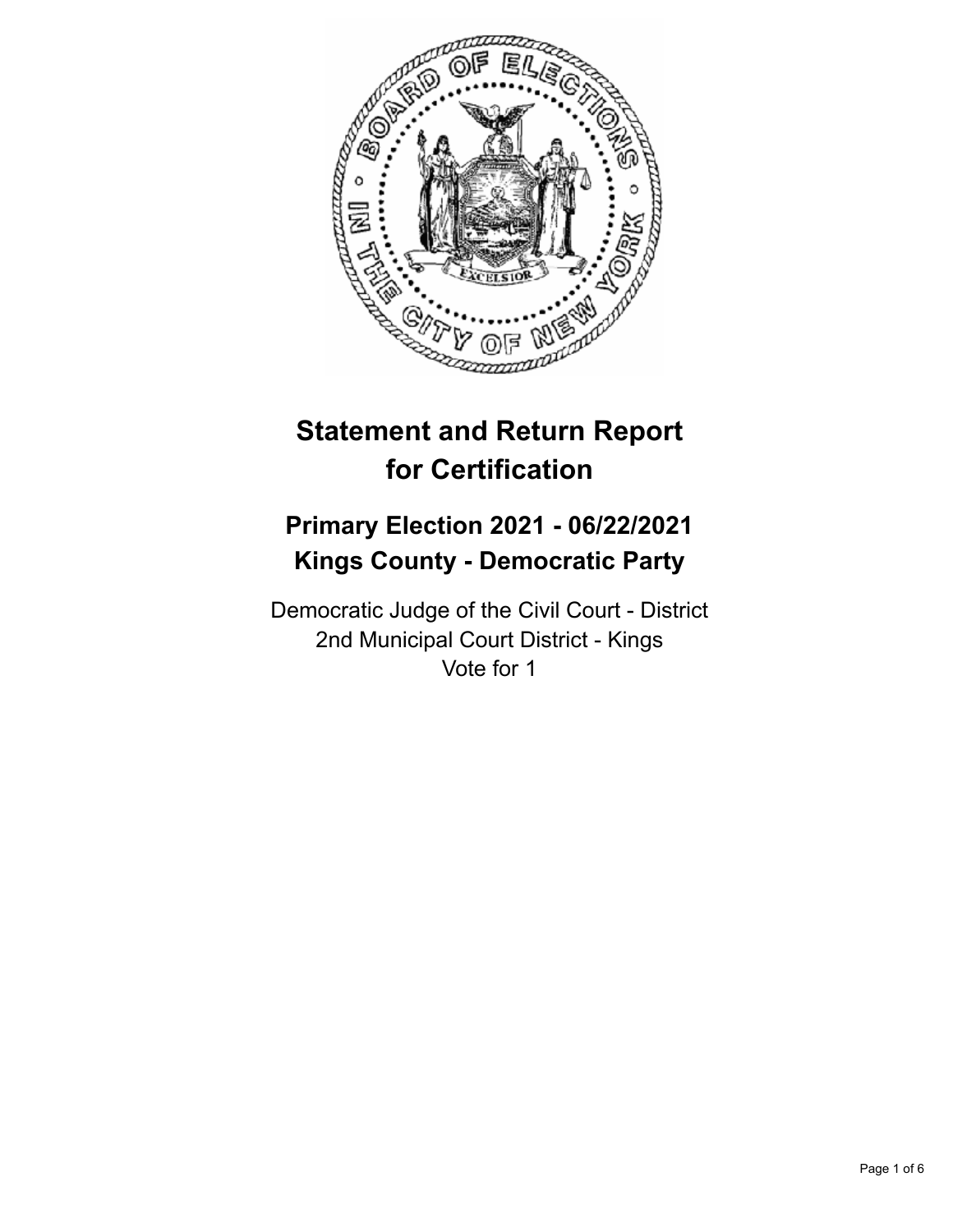

### **Assembly District 43**

| <b>PUBLIC COUNTER</b>                                    | 3,789          |
|----------------------------------------------------------|----------------|
| MANUALLY COUNTED EMERGENCY                               | 0              |
| <b>ABSENTEE / MILITARY</b>                               | 247            |
| <b>AFFIDAVIT</b>                                         | 33             |
| <b>Total Ballots</b>                                     | 4,069          |
| Less - Inapplicable Federal/Special Presidential Ballots | 0              |
| <b>Total Applicable Ballots</b>                          | 4,069          |
| <b>LISA LEWIS</b>                                        | 1,106          |
| <b>LOLA WATERMAN</b>                                     | 844            |
| <b>MARVA C. BROWN</b>                                    | 1,375          |
| ADAM MEYERS (WRITE-IN)                                   | 1              |
| AUROHOM H FLINKENSTEIN (WRITE-IN)                        | 1              |
| DAMIEN POWELL (WRITE-IN)                                 | 1              |
| IGENIE HARRIS-BLENMAN (WRITE-IN)                         | 1              |
| JONAH HALSON ERDMAN (WRITE-IN)                           | 1              |
| MAXINE H. PARK (WRITE-IN)                                | 1              |
| MENACHEM JUNIK (WRITE-IN)                                | 1              |
| MENACHEM JUNLN (WRITE-IN)                                | 1              |
| NATHAN ALBERT (WRITE-IN)                                 | 1              |
| RICHARDO MONTALBAN (WRITE-IN)                            | 1              |
| SAM STONE (WRITE-IN)                                     | 1              |
| THEO CHINO (WRITE-IN)                                    | $\overline{2}$ |
| UNATTRIBUTABLE WRITE-IN (WRITE-IN)                       | 3              |
| <b>Total Votes</b>                                       | 3,341          |
| Unrecorded                                               | 728            |

#### **Assembly District 54**

| 1,166 |
|-------|
| 0     |
| 50    |
| 8     |
| 1,224 |
| 0     |
| 1,224 |
| 408   |
| 336   |
| 307   |
|       |
| 2     |
| 1,054 |
| 170   |
|       |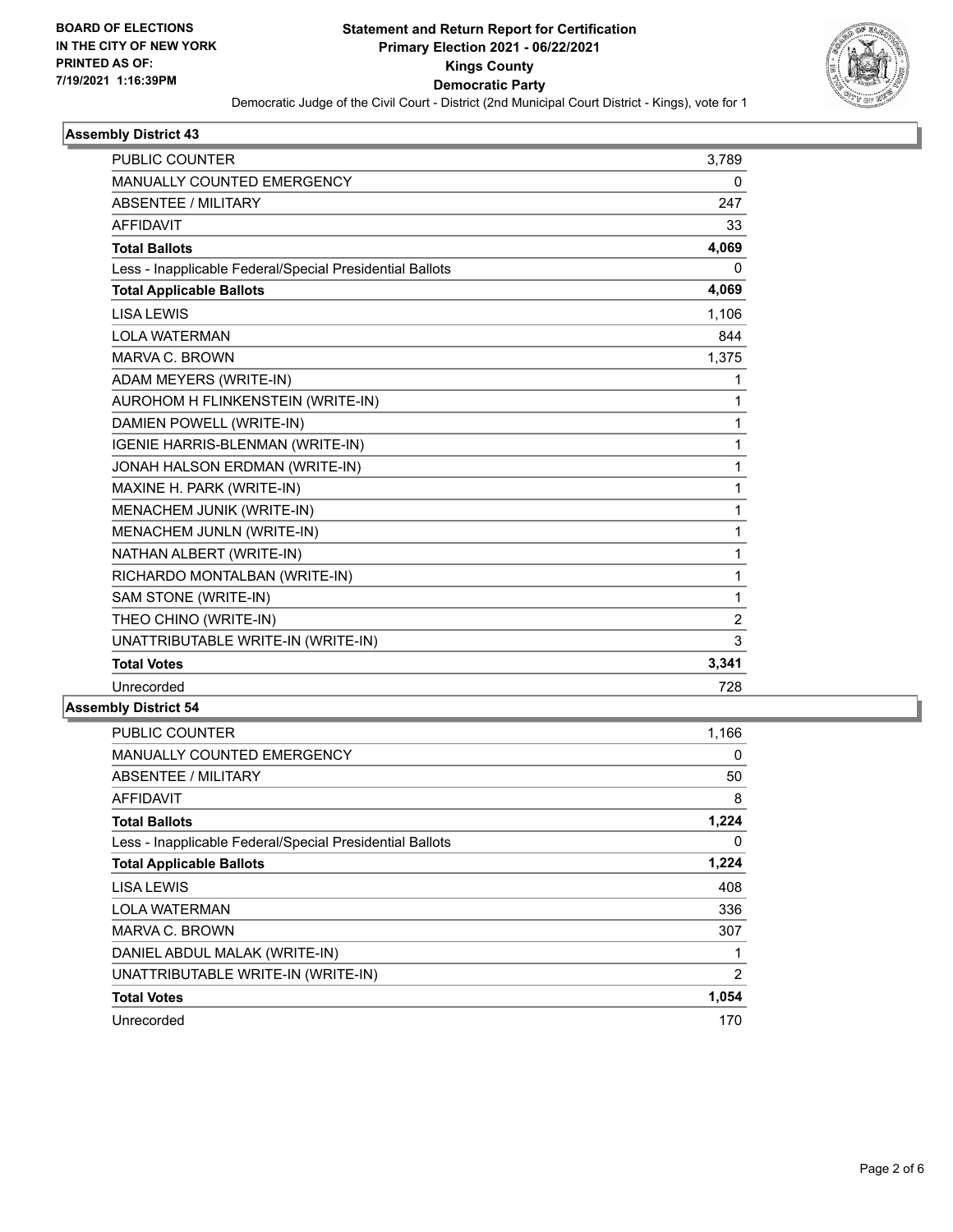

### **Assembly District 55**

| <b>PUBLIC COUNTER</b>                                    | 1,384 |
|----------------------------------------------------------|-------|
| <b>MANUALLY COUNTED EMERGENCY</b>                        | 0     |
| <b>ABSENTEE / MILITARY</b>                               | 96    |
| <b>AFFIDAVIT</b>                                         | 11    |
| <b>Total Ballots</b>                                     | 1,491 |
| Less - Inapplicable Federal/Special Presidential Ballots | 0     |
| <b>Total Applicable Ballots</b>                          | 1,491 |
| LISA LEWIS                                               | 455   |
| <b>LOLA WATERMAN</b>                                     | 435   |
| MARVA C. BROWN                                           | 391   |
| KEISHA ALLEYNE (WRITE-IN)                                |       |
| PAPERBOY LOVE PRINCE (WRITE-IN)                          |       |
| UNATTRIBUTABLE WRITE-IN (WRITE-IN)                       | 2     |
| <b>Total Votes</b>                                       | 1,285 |
| Unrecorded                                               | 206   |
|                                                          |       |

## **Assembly District 56**

| <b>PUBLIC COUNTER</b>                                    | 16,052         |
|----------------------------------------------------------|----------------|
| <b>MANUALLY COUNTED EMERGENCY</b>                        | 1              |
| <b>ABSENTEE / MILITARY</b>                               | 1,071          |
| <b>AFFIDAVIT</b>                                         | 210            |
| <b>Total Ballots</b>                                     | 17,334         |
| Less - Inapplicable Federal/Special Presidential Ballots | 0              |
| <b>Total Applicable Ballots</b>                          | 17,334         |
| <b>LISA LEWIS</b>                                        | 5,495          |
| <b>LOLA WATERMAN</b>                                     | 4,751          |
| MARVA C. BROWN                                           | 4,611          |
| ALTON MADDOX (WRITE-IN)                                  | 1              |
| <b>ASSATA SHAKUR (WRITE-IN)</b>                          | 1              |
| DAVID HIRSCHY (WRITE-IN)                                 | 1              |
| DYLAN SCHER (WRITE-IN)                                   | 1              |
| <b>GLAS MALMBERG (WRITE-IN)</b>                          | 1              |
| JABARI BRISPORT (WRITE-IN)                               | 1              |
| JOE ESTEVEZ (WRITE-IN)                                   | 1              |
| JOHN BARDI (WRITE-IN)                                    | 1              |
| KEISHA ALLEYNE (WRITE-IN)                                | 1              |
| MARIELLE MOORE (WRITE-IN)                                | $\overline{2}$ |
| UNATTRIBUTABLE WRITE-IN (WRITE-IN)                       | 25             |
| UNCOUNTED WRITE-IN PER STATUTE (WRITE-IN)                | 1              |
| WILLIAM LOPES RUIZ (WRITE-IN)                            | 1              |
| <b>Total Votes</b>                                       | 14,895         |
| Unrecorded                                               | 2,439          |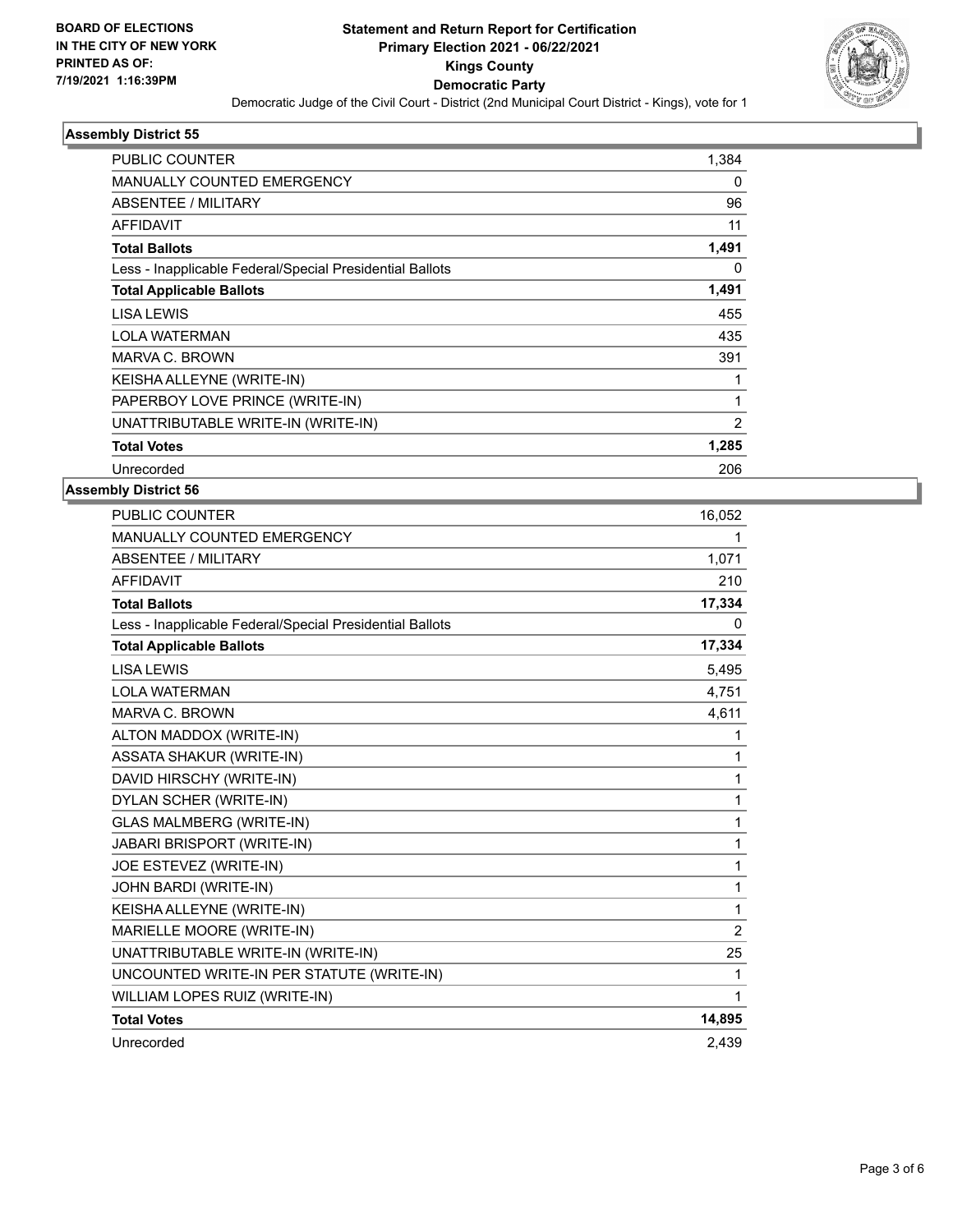

### **Assembly District 57**

| <b>PUBLIC COUNTER</b>                                    | 10,432 |
|----------------------------------------------------------|--------|
| <b>MANUALLY COUNTED EMERGENCY</b>                        | 0      |
| <b>ABSENTEE / MILITARY</b>                               | 771    |
| <b>AFFIDAVIT</b>                                         | 158    |
| <b>Total Ballots</b>                                     | 11,361 |
| Less - Inapplicable Federal/Special Presidential Ballots | 0      |
| <b>Total Applicable Ballots</b>                          | 11,361 |
| <b>LISA LEWIS</b>                                        | 3,313  |
| <b>LOLA WATERMAN</b>                                     | 2,549  |
| MARVA C. BROWN                                           | 3,390  |
| AL DOE (WRITE-IN)                                        | 1      |
| ARTHUR KESTERBAUM (WRITE-IN)                             | 1      |
| CLINTON M MILLER (WRITE-IN)                              | 1      |
| DANIEL LIPKOWITZ (WRITE-IN)                              | 1      |
| IAN GAYNOR (WRITE-IN)                                    | 1      |
| JAMES KATZ (WRITE-IN)                                    | 1      |
| JEFF GORDON (WRITE-IN)                                   | 1      |
| JOHN OLIVER (WRITE-IN)                                   | 1      |
| JOSEPH PALANDRAN (WRITE-IN)                              | 1      |
| LAURA RUBIN (WRITE-IN)                                   | 1      |
| MAYA WILEY (WRITE-IN)                                    | 1      |
| MONICA KARPUK (WRITE-IN)                                 | 1      |
| REBECCA WINKEL (WRITE-IN)                                | 1      |
| RENE COLLYMORE (WRITE-IN)                                | 1      |
| ROGER WAREHAM (WRITE-IN)                                 | 1      |
| SCOTT STRINGER (WRITE-IN)                                | 1      |
| SUSAN PAMELA COLE (WRITE-IN)                             | 1      |
| SYLVIA KINARD (WRITE-IN)                                 | 1      |
| UNATTRIBUTABLE WRITE-IN (WRITE-IN)                       | 19     |
| WILLIAM ROTH (WRITE-IN)                                  | 1      |
| <b>Total Votes</b>                                       | 9,290  |
| Unrecorded                                               | 2,071  |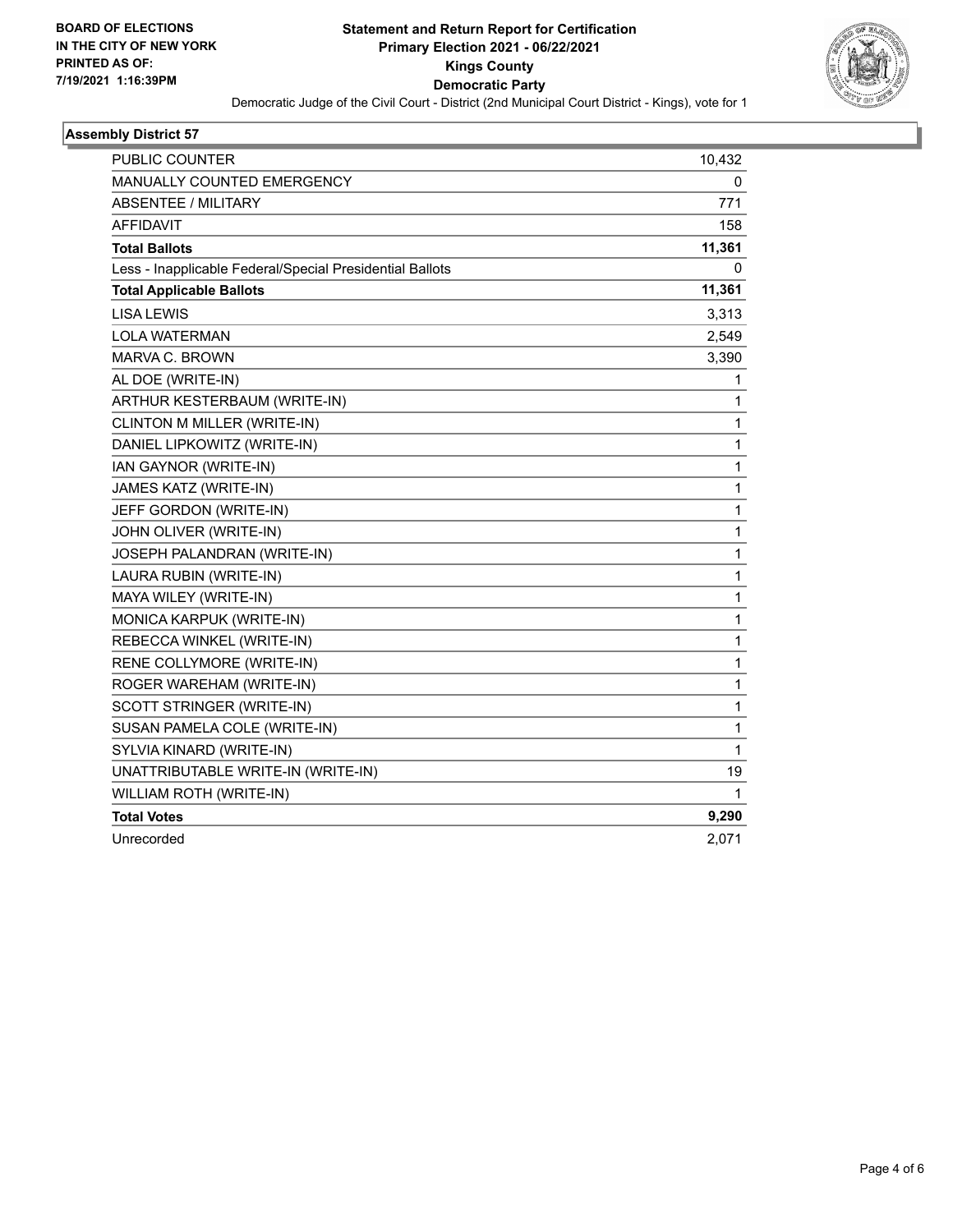

#### **Total for Democratic Judge of the Civil Court - District (2nd Municipal Court District - Kings) - Kings County**

| <b>PUBLIC COUNTER</b>                                    | 32,823 |
|----------------------------------------------------------|--------|
| MANUALLY COUNTED EMERGENCY                               | 1      |
| <b>ABSENTEE / MILITARY</b>                               | 2,235  |
| <b>AFFIDAVIT</b>                                         | 420    |
| <b>Total Ballots</b>                                     | 35,479 |
| Less - Inapplicable Federal/Special Presidential Ballots | 0      |
| <b>Total Applicable Ballots</b>                          | 35,479 |
| <b>LISA LEWIS</b>                                        | 10,777 |
| LOLA WATERMAN                                            | 8,915  |
| MARVA C. BROWN                                           | 10,074 |
| ADAM MEYERS (WRITE-IN)                                   | 1      |
| AL DOE (WRITE-IN)                                        | 1      |
| ALTON MADDOX (WRITE-IN)                                  | 1      |
| ARTHUR KESTERBAUM (WRITE-IN)                             | 1      |
| ASSATA SHAKUR (WRITE-IN)                                 | 1      |
| AUROHOM H FLINKENSTEIN (WRITE-IN)                        | 1      |
| CLINTON M MILLER (WRITE-IN)                              | 1      |
| DAMIEN POWELL (WRITE-IN)                                 | 1      |
| DANIEL ABDUL MALAK (WRITE-IN)                            | 1      |
| DANIEL LIPKOWITZ (WRITE-IN)                              | 1      |
| DAVID HIRSCHY (WRITE-IN)                                 | 1      |
| DYLAN SCHER (WRITE-IN)                                   | 1      |
| <b>GLAS MALMBERG (WRITE-IN)</b>                          | 1      |
| IAN GAYNOR (WRITE-IN)                                    | 1      |
| IGENIE HARRIS-BLENMAN (WRITE-IN)                         | 1      |
| JABARI BRISPORT (WRITE-IN)                               | 1      |
| JAMES KATZ (WRITE-IN)                                    | 1      |
| JEFF GORDON (WRITE-IN)                                   | 1      |
| JOE ESTEVEZ (WRITE-IN)                                   | 1      |
| JOHN BARDI (WRITE-IN)                                    | 1      |
| JOHN OLIVER (WRITE-IN)                                   | 1      |
| JONAH HALSON ERDMAN (WRITE-IN)                           | 1      |
| JOSEPH PALANDRAN (WRITE-IN)                              | 1      |
| KEISHA ALLEYNE (WRITE-IN)                                | 2      |
| LAURA RUBIN (WRITE-IN)                                   | 1      |
| MARIELLE MOORE (WRITE-IN)                                | 2      |
| MAXINE H. PARK (WRITE-IN)                                | 1      |
| MAYA WILEY (WRITE-IN)                                    | 1      |
| MENACHEM JUNIK (WRITE-IN)                                | 1      |
| MENACHEM JUNLN (WRITE-IN)                                | 1      |
| MONICA KARPUK (WRITE-IN)                                 | 1      |
| NATHAN ALBERT (WRITE-IN)                                 | 1      |
| PAPERBOY LOVE PRINCE (WRITE-IN)                          | 1      |
| REBECCA WINKEL (WRITE-IN)                                | 1      |
| RENE COLLYMORE (WRITE-IN)                                | 1      |
| RICHARDO MONTALBAN (WRITE-IN)                            | 1      |